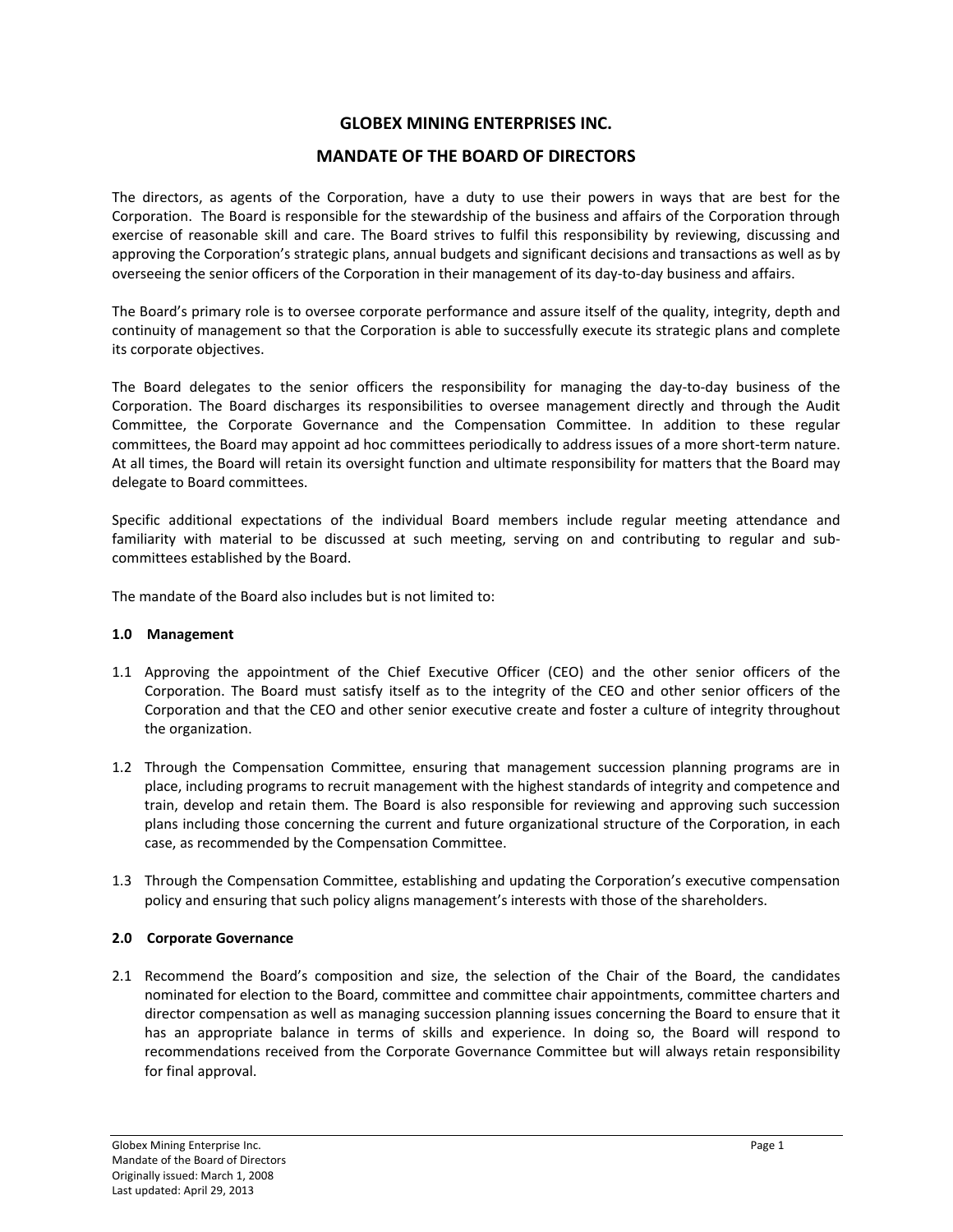- 2.2 Through the Corporate Governance Committee, and directly, developing the Corporation's approach to governance issues, including a specific set of corporate governance principles and guidelines.
- 2.3 Putting in place appropriate structures and procedures to ensure that the Board can function independently of management.
- 2.4 Developing a position description for the Board Chair and, together with the Chief Executive Officer, a position description for the Chief Executive Officer.
- 2.5 Annual review of charters and mandates and disclosing the process in all appropriate public documents.
- 2.6 Through the Corporate Governance Committee, overseeing the processes and procedures implemented regarding compliance with the Corporation's Code of Business Conduct and Ethics.
- 2.7 Support of continuing education for Directors to ensure the board keeps abreast of industry practices, corporate governance and other regulatory developments.

## **3.0 Strategic Planning**

- 3.1 Participating directly, and through its committees, in the review, discussion and approval of the Corporation's strategic plan. The Board is also responsible for discussing and considering the strategic plan and whether it remains appropriate taking into account the risks and opportunities inherent in the Corporation's business.
- 3.2 Reviewing and considering the business, operating, financial and other plans proposed by management by which the Corporation will execute its strategic plan.
- 3.3 Reviewing and approving the Corporation's annual and short-term corporate objectives developed by management.
- 3.4 Providing input to management on emerging trends and issues that may affect the business of the Corporation, its strategic plan or its annual and short‐term corporate objectives.
- 3.5 Monitoring the Corporation's progress in executing its strategic plan and achieving its annual and short‐term corporate objectives and overseeing management in changing such strategic plan or objectives in light of changing circumstances affecting the Corporation or its businesses.
- 3.6 Taking action as the Board deems appropriate if the Corporation does not successfully execute its strategic plan or achieve its annual or short‐term corporate objectives or when other special circumstances warrant.

#### **4.0 Monitoring of Financial Performance/Reporting and Other Financial Matters**

- 4.1 Reviewing and approving the Corporation's annual budget presented by management.
- 4.2 Reviewing and approving the Corporation's annual audited financial statements and unaudited interim financial statements and the notes for each, as well as the annual and interim Management's Discussion and Analysis, the Annual Information Form, Management Information Circular, other public offering documents and the Annual Report.
- 4.3 Overseeing, directly and through the Audit Committee, the processes implemented to ensure that the financial performance and results of the Corporation are reported fairly, accurately and in a timely manner in accordance with generally accepted accounting standards and in compliance with legal and regulatory requirements.